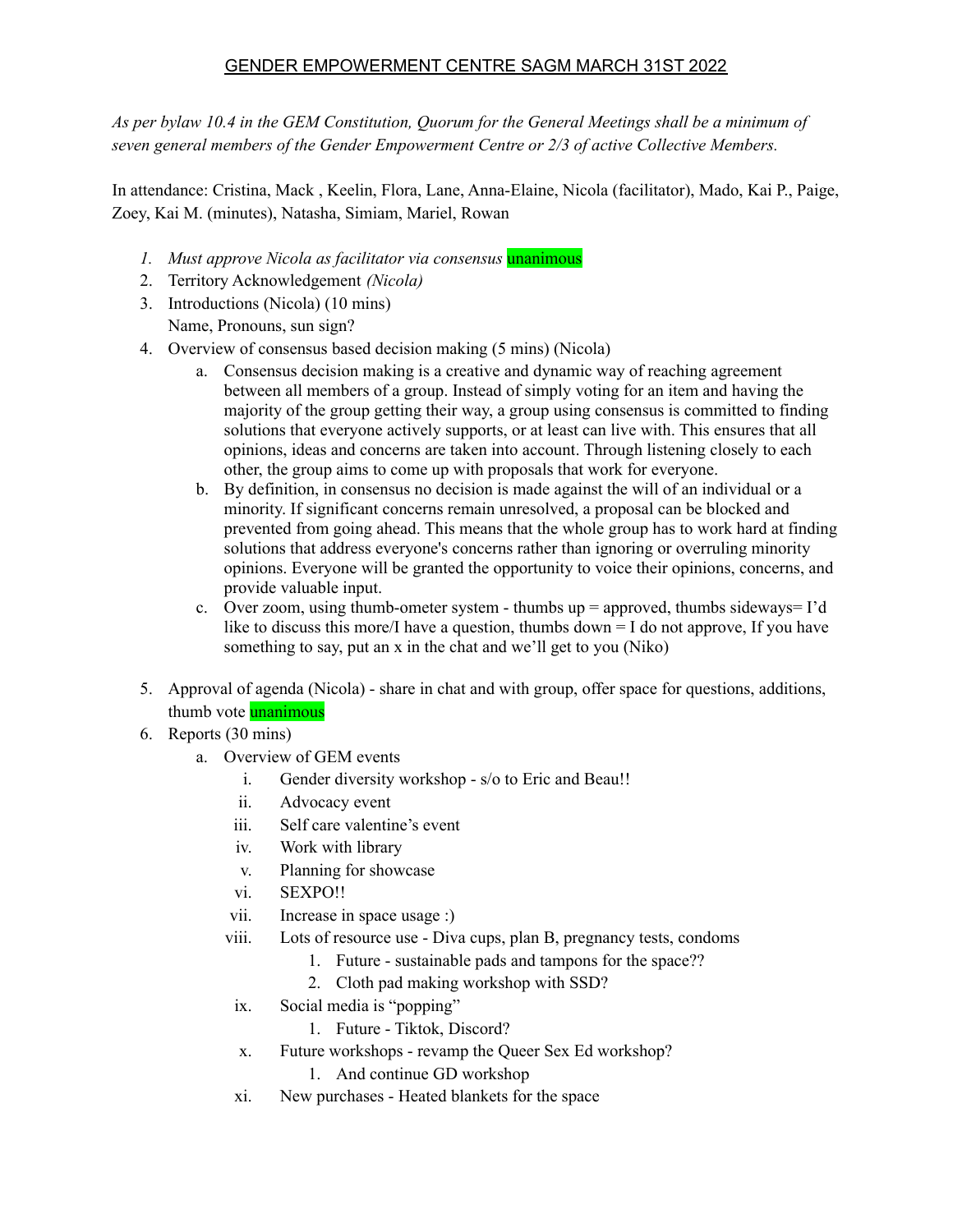## GENDER EMPOWERMENT CENTRE SAGM MARCH 31ST 2022

- Coordinator Reports (Cris) see above $\sim$
- Work Study Reports (Beau and Mack)
	- Beau not here Cristina provided overview
		- Huge GD and SEXPO contributions
	- Mack
		- Weekly basis resources outside, lots of resource turnover
		- Tabling
		- Most work oriented around archival showcase for next Fall
			- Zoey has been helping with this
			- Mack has list of all archival GEM material
			- Goal is walk through gallery showcase
			- A really fascinating microcosm of feminism in this place over decades
				- We have a box of pads from the 80s! And so many VHS tapes
				- Mack has been watching VHS tapes and documenting them
				- And exploring possibility of future movie nights in the space
				- And continuing to work on Gender Euphoria Board
- Board rep Reports (Kai)
	- New board rep Introduction! (Lane) and acclamation Lane acclaimed
- Advocacy Group Policy Overview & Revisions (Cristina + Anna-Elaine) (20 minutes)
	- Transition from women's center to 3rd space to GEM policy hasn't shifted accordingly
	- Weird requirements for who can be a voting member and little financial policy
	- Shift in language surrounding gender policy needs to be finalized
		- Merit in saying that ppl who share values of GEM are able to utilize this space so long as those are the values that are being presented
	- We have 9 committees, none of which are operational!
		- Adapt to 2-3 based on needs of org
	- Conflict of interest policy needs update
	- And everything needs to be in alignment with advo group policy
	- Existing policy document almost needs to be replaced in its entirety
	- This overview is not to vote in changes; just an update to keep folks in the loop
	- More input from folks interested in policy development welcome!!
	- Emergency need policy in development, will be ready soon
	- Discord creation Keelin happy to help out!
	- Place to review policy <https://genderempowermentcentre.ca/mandate/>
- Finances (Cris and Kai)
	- Budget review and Approval
		- Sexpo came out to around \$6000, almost entirely covered by ARC and UVSS Events
		- Lighting alternatives to existing fluorescent lamps add to furniture budget?
	- 3 votes
		- Student staff hire unanimous
		- Cristina working full time unanimous
		- Budget overall unanimous